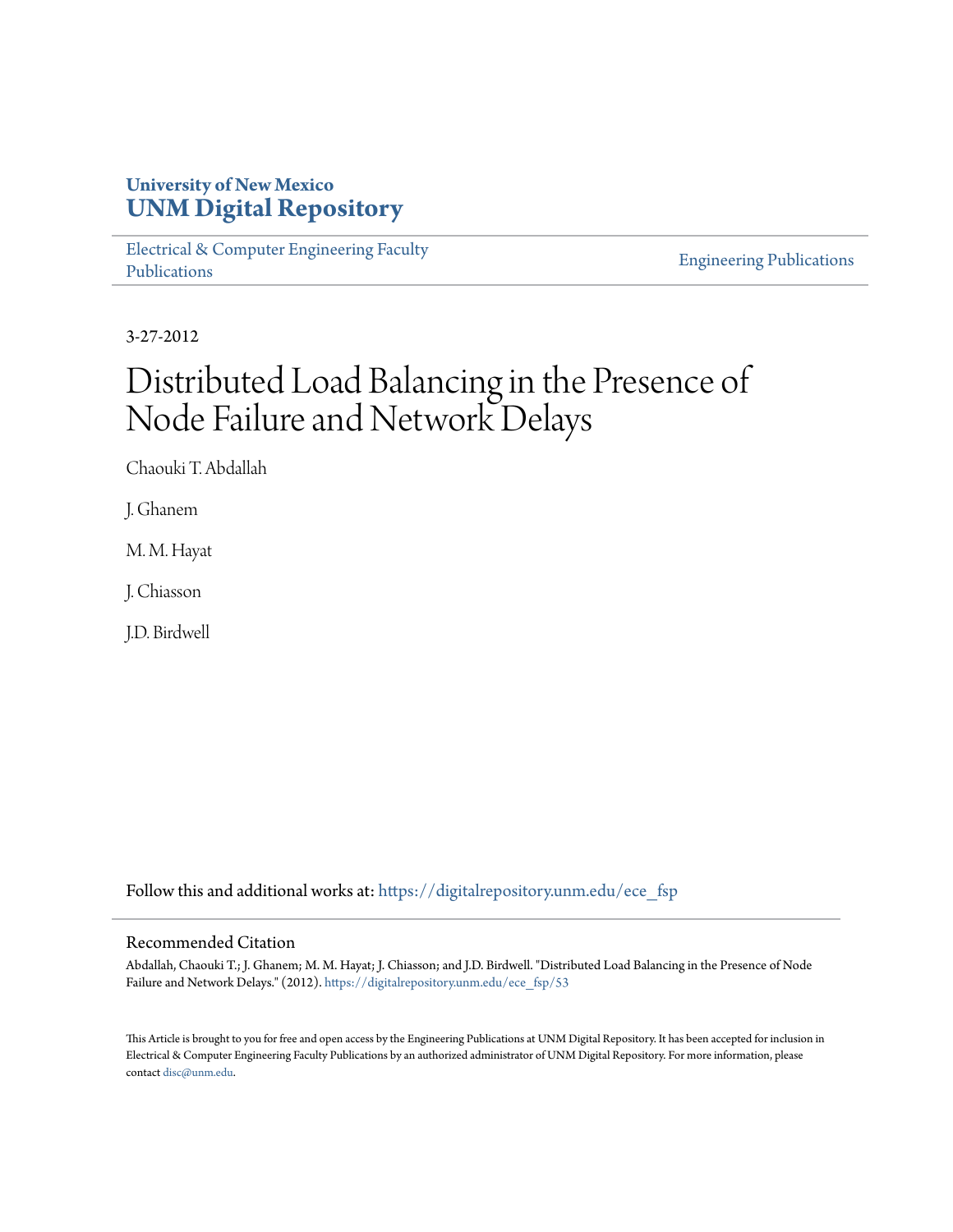# DISTRIBUTED LOAD BALANCING IN THE PRESENCE OF NODE FAILURE AND NETWORK DELAYS

J. Ghanem<sup>∗</sup> , C. T. Abdallah<sup>∗</sup> , M. M. Hayat<sup>∗</sup> <sup>1</sup> J. Chiasson∗∗, and J.D. Birdwell∗∗ <sup>2</sup>

<sup>∗</sup>Electrical & Computer Engineering Department ∗∗Electrical & Computer Engineering Department MSC01 1100 University of Tennessee University of New Mexico Knoxville, TN 37996-2100 Albuquerque, NM 87131-0001 {chiasson,birdwell}@utk.edu {jean,chaouki,hayat}@eece.unm.edu

Abstract: In this paper, we present a new dynamic, and adaptive distributed load balancing algorithm. This algorithm is able to handle the loss of some computational nodes, the connectivity of the network, and the variations in tasks and transfer delays. An experimental verification of the algorithm is presented using PlanetLab.

Keywords: Load Balancing, Distributed System, Planet-Lab, Network Control, Parallel Computing.

#### 1. INTRODUCTION

Parallel computer architectures utilize a set of computational elements (CE) to achieve performance that is not attainable on a single processor, or CE, computer. A common architecture is the cluster of otherwise independent computers communicating through a shared network. To make use of parallel computing resources, problems must be broken down into smaller units that can be solved individually by each CE while exchanging information with CEs solving other problems.For a background on mathematical treatments of load balancing, the reader is referred to (Altman and Kameda, 2001). Effective utilization of a parallel computer architecture requires the computational load to be distributed more or less evenly over the available CEs. The qualifier "more or less" is used because the communications required to distribute the load consume both computational resources and network bandwidth. The distribution of computational load across available resources is referred to as the load balancing problem in the literature.

Load balancing policies have previously been proposed for categories such as local versus global, static versus dynamic, and centralized versus distributed scheduling (Cybenko, 1989; Lan et al., 2001). Direct methods examine the global distribution of computational load and assign portions of the workload to resources before processing begins. Iterative methods examine the progress of the computation and the expected utilization of resources, and adjust the workload assignments periodically as computation progresses. A comparison of several methods is provided in (Willebeek-LeMair and Reeves, 1993; Ghanem, 2004).

<sup>1</sup> The work of J. Ghanem, C.T. Abdallah, and M. M. Hayat is partially supported by the National Science Foundation under Information Technology Research (ITR) grant No. ANI-0312611.

<sup>2</sup> The work of J. Chiasson and J.D. Birdwell is partially supported supported by the National Science Foundation under Information Technology Research (ITR) grant number ANI-0312182.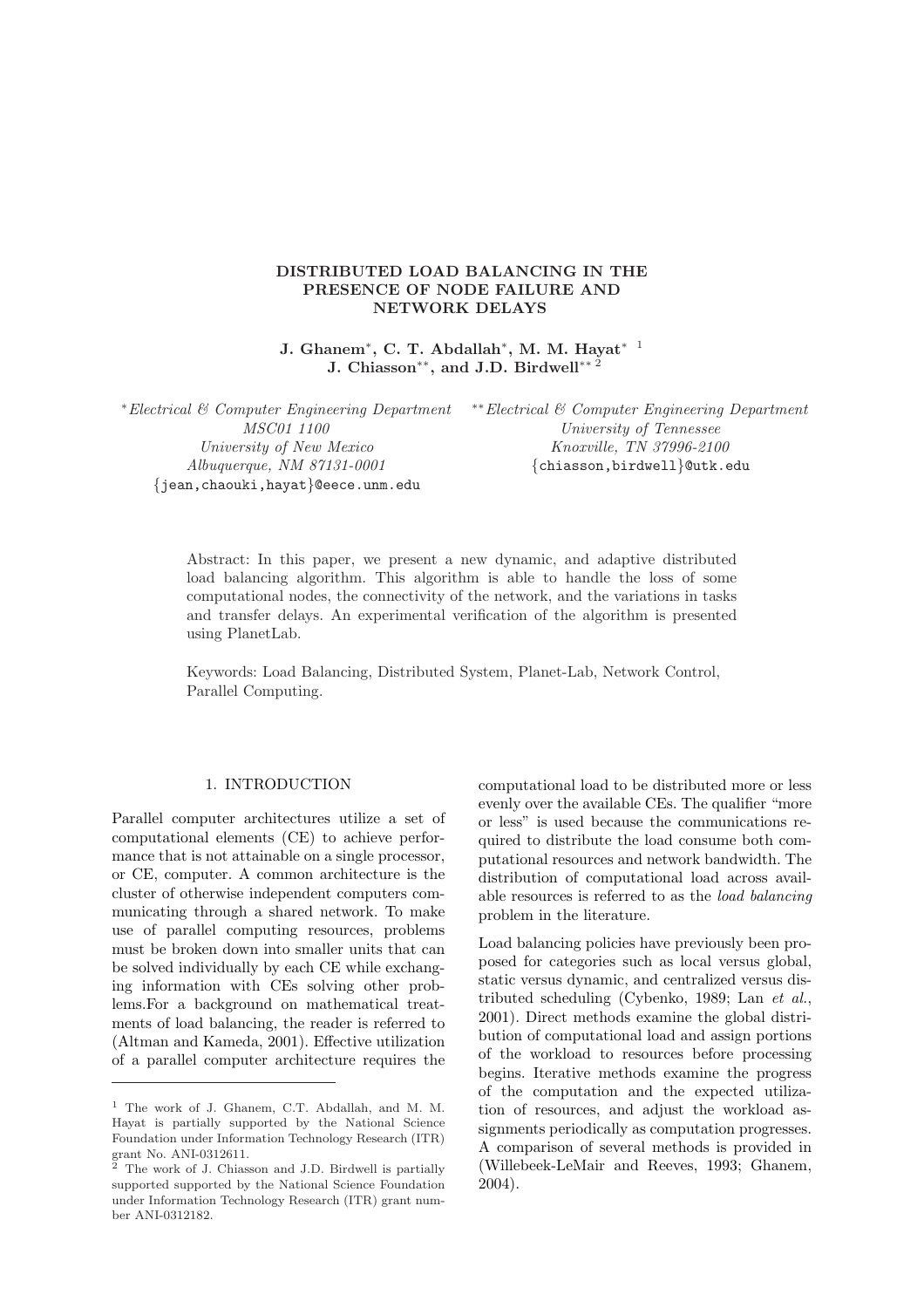To introduce the basic approach to load balancing employed in this paper, consider a computing network consisting of  $n$  heterogeneous computers (nodes) all of which can communicate with each other. At start up, the computers are assigned a random number of tasks. The loads on various nodes quickly becomes uneven since applications may generates more tasks and the computational power of each node is varying. To balance the loads, each computer in the network sends (broadcasts) its current state (i.e. current queue size, computational power, etc.) to all other computers in the network. At every balancing instance (either calculated or predefined), each node uses information about its current state along with state information received from other nodes to calculate the new load distribution. Afterward, a portion of the node's current load scaled by a gain parameter  $K$  is transmitted to some other nodes as depicted by the load balancing policy. Notice that, networks connecting the different nodes (Wireless LAN, Internet, etc..) typically exhibit significant latency in the exchange of information and the actual transfer of loads. Thus, the balancing policy has no choice but to rely on dated information about the system of nodes, which, in turn, may result in unnecessary transfer of loads while certain nodes remain idle as the loads are in transit.

Previous work focused on analytically modelling the behavior of a system that undergoes load balancing and subsequently deriving adequate load balancing policies. The deterministic time model is a continuous-time described in terms of a nonlinear delay-differential system (Abdallah et al., 2003; Birdwell et al., 2004). It considers deterministic communication and transfer delays. Experimental evaluations of the model using its derived policy were conducted over a LAN and the Internet where optimization over the gain parameter K was performed (Ghanem et al., 2004a; Chiasson et al., 2005). The limitations and the overheads involved with the implementation of the deterministic-delay load-balancing policy in a random delay environment has been discussed by the authors in (Hayat *et al.*, 2004). Similarly, in (Dhakal et al., 2003; Ghanem et al., 2004b), Monte-Carlo studies and real-time experiments were conducted over the wireless LAN to study one-shot dynamic load-balancing scheme for distributed systems. Moreover, a regenerationtheory-based mathematical model, represented by a set of coupled integro-difference equations, for one-shot load-balancing policy as applied to a twonodes distributed system was presented (Dhakal, 2003; Ghanem et al., 2004b; Dhakal et al., 2004).

In this paper, a new dynamic, adaptive, and distributed load-balancing policy is introduced based on the policies that were previously presented. This strategy takes into account the following three aspects: i) the connectivity among the nodes, ii) the computational power of each node, and iii) the throughput and bandwidth of the system. The occurrence of load-balancing instances, i.e. when to trigger the load distribution strategy, is not discussed in this paper since it is possible to employ one-shot load-balancing, multiple balancing instances, or any other scheme that would be suitable for the system at hand(Ghanem, 2004; Ghanem et al., 2004b; Dhakal et al., 2005; Dhakal et al., 2004; Dhakal, 2003). Furthermore, exchanged information about the state of the nodes is still assumed to occur frequently with additional information to be discussed subsequently.

In Section 2, The new load distribution strategy is introduced and in Section 3, the computational methods of the adaptive parameters used by the policy are described. In Section 4, experimental evaluation of this new dynamic policy conducted over the Internet is presented. Section 5 contains our conclusions and direction for future research.

## 2. DYNAMIC AND ADAPTIVE POLICY DESCRIPTION

As observed in (Barabasi, 2003; Newman, 2003) , the Internet is not as completely connected as one might think. Add to that the fact that in distributed systems, a node may become unavailable or unreachable at any time due to a failure in the node itself, or in the network path leading to it. Therefore, the assumption made by the load-balancing policies that all nodes are accessible at any time is unrealistic especially in Internet scale distributed systems or in Ad-Hoc wireless networks. This will greatly affect the loadbalances state of the system since loads assigned to unreachable nodes can never be delivered. The proposed algorithm can detect the connectivity in the system and decide accordingly what nodes may participate in the load sharing. At each loadbalancing instance, the group of reachable nodes is referred to as the "current node set."

This load-balancing policy also takes into account the change in the computational performance of nodes and distributes the tasks accordingly. Actually, the system is not dedicated to the application at hand; other users may be using one or more nodes at a given time and therefore alter their computational power. Moreover, tasks are not considered identical, they may greatly differ in their completion time. These facts cannot be guessed a priori and assigning fixed computational power for each node is not always suitable. Therefore, the load strategy should be adaptive to these changes and be able to make decisions accordingly.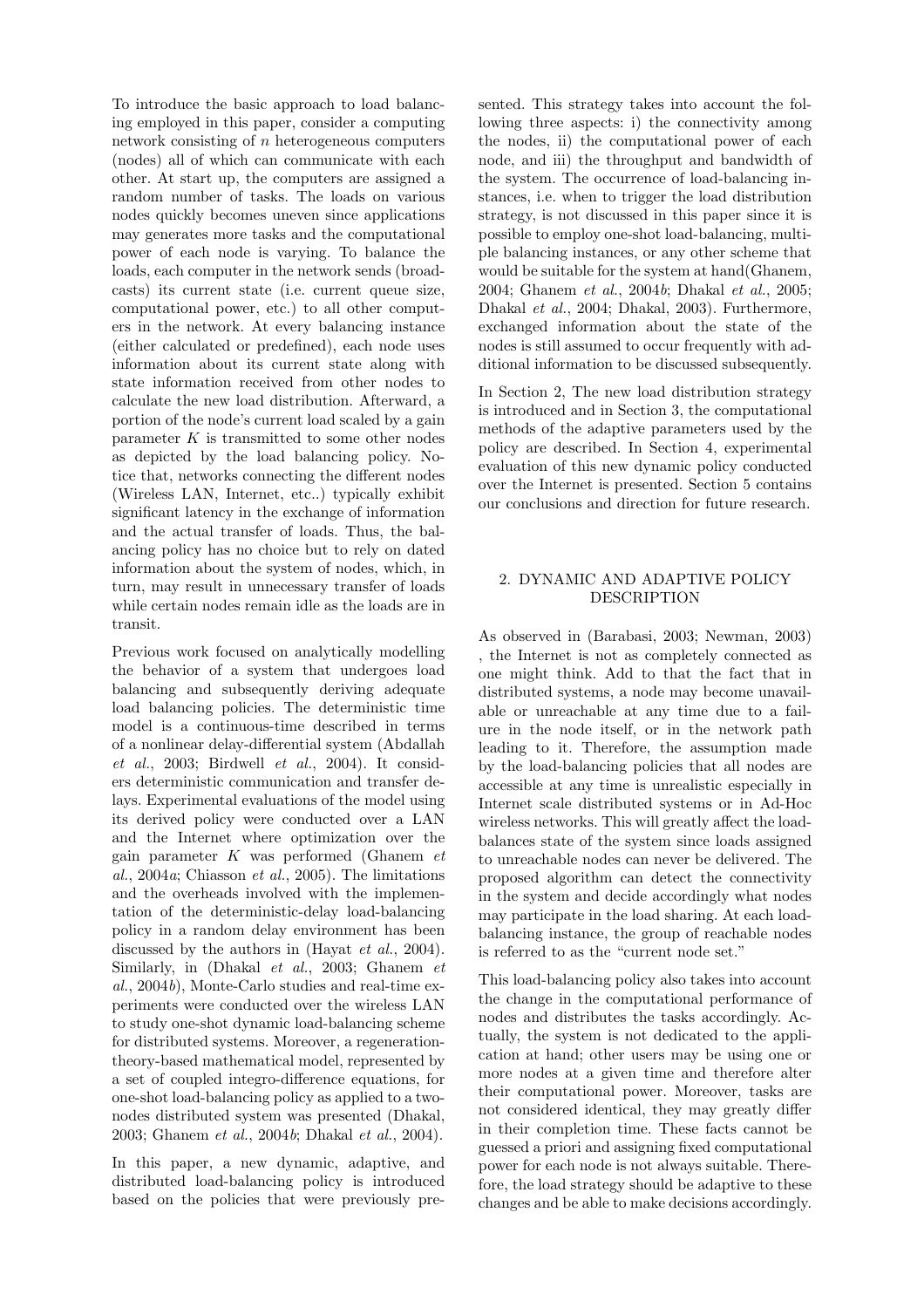Moreover, transfer delays incurred when tasks are migrated from a node to another may be unexpectedly large and result in a negative impact on the overall system performance (Dhakal et al., 2004). To avoid this situation, an a priori estimate of the transfer delays will help the policy at hand decide if the transfer is profitable and adequately decide on the size of load to migrate. These estimates should also be dynamically updated since delays may greatly vary during the system's life as shown for delays of class B in the classification of (Bovy et al., 2002). Network delay and connectivity experiments conducted over Wireless LAN and the Internet can be found in (Ghanem, 2004; Georgatos et al., 2001; Bovy et al., 2002)

To further describe the policy, the following parameters are defined.

- $n$  is the number of nodes present in the system.
- $q_i$  denotes the number of tasks in the queue of node i.
- $C_i$  denotes the average completion time of a task at node i in seconds.
- $s_i$  is the average size of a task in bytes at node  $i$  when it is transferred.
- $r_{ij}$  is the throughput or transfer rate in bytes/seconds between node  $j$  and node  $i$ . Note that in general  $r_{ij} \neq r_{ji}$ .
- $q_{i,av}$  is the average queue size calculated by node j based on its locally available information.
- $q_{i,excess}$  is the excess number of tasks at node j. (Detailed definition given later.)
- $p_{ij}$  is the fraction of the excess tasks of node  $j$  to be transferred to node  $i$  as decided by the load balancing policy.

The first 5 parameters are assumed known at the time the load distribution process is triggered. That is, the update of these variables is done before the balancing instance is reached as will be described later. The general steps of the loadbalancing policy invoked at node  $i$  are described below followed by a detailed description.

(1) Determine how many nodes are reachable  $(n_o)$  from node *j*.

**Calculate** the average queue size  $q_{i,av}$  and the number of excess tasks  $q_{i,excess}$  based on locally available information.

$$
q_{j,av} = \frac{1}{n_o} \sum_{i: \text{ node}(i) \text{ reachable}} q_i \frac{C_i}{C_j}
$$

$$
q_{j,excess} = \begin{cases} (q_j - q_{j,av}) * K & \text{if } q_j > q_{j,av}, \\ 0 & \text{otherwise}, \end{cases}
$$

where  $K$  is the predefined gain parameter. The algorithm *exits* if  $q_{j,excess} = 0$ .

- (2) **Determine** how many (i.e.,  $n'_o$ ) and which nodes are below the average. These nodes will participate in the load sharing as viewed by node j.
- (3) **Calculate** the optimal  $p'_{ij}$  fraction only for the  $n'_o$  nodes using the following formula:

$$
p'_{ij} = \frac{q_{i,av} - (C_i/C_j)q_i}{\sum_{k \ s \ k \neq j} q_{k,av} - (C_k/C_j)q_k}
$$

(4) **Calculate**  $p''_{ij}$  for the  $n'_o$  nodes, which is is the maximum portion of the excess load that is judged to be profitable when transmitted to node i.

$$
p''_{ij} = \frac{(q_j - q_{j,excess})C_j r_{ij}}{q_{j,excess}s_j}
$$

**Set**  $p_{ij} = \min(p'_{ij}, p''_{ij}).$ 

**Set**  $p_{ij} = \min(p_{ij}, p_{ij})$ .<br>
(5) If  $\sum_i p_{ij} > a$  (*a* is a predefined threshold parameter between 0 and 1)

**transmit**  $(p_{ij}q_{j,excess})$  tasks to node i, Otherwise

repeat step 1 to step 4,

assign the remaining fraction (1 −  $\stackrel{us}{\leftarrow}$  $i$   $p_{ij}$ ) to nodes that have  $p''_{ij} > p'_{ij}$  and call the newly assigned fractions  $p_{ij}^{j'}$ , transmit  $(p_{ij} + p_{ij}^{\prime\prime\prime})q_{j,excess}$  tasks to node i.

The first step determines the node set where the load distribution will take place from node  $i$ 's perspective. This is achieved by checking the last time state information was received from each node. To test for connectivity to node  $i$ , the local timestamp of the last received state packet is compared to the current time decremented by three times the interval between 2 consecutive state broadcasts. That is, if the last state packet received from node  $i$  is one of the last three packet transmitted, node  $i$  is considered to be reachable from node  $j$  otherwise it is not included as part of the load-balancing node set since most likely, a load transmitted to this node will not be correctly delivered. Therefore, it is more suitable for the policy to base its calculations on nodes where migration of loads have higher probability of success. Note that at every instance of the load distribution process and for every node, the corresponding node set may end up with different elements according to the node's connectivity at that time. After that, the local queue average is calculated where each queue is scaled by the  $C_i/C_j$  factor that accounts for the difference in computational power of each node. In the queue excess calculations, a gain factor  $K$  is used since it is becoming a requirement in any policy that operates on largedelay systems where outdated state information is prominent. This fact appears in the experimental and theoretical studies conducted in earlier work (Abdallah et al., 2003; Hayat et al., 2004; Ghanem et al., 2004b; Chiasson et al., 2005).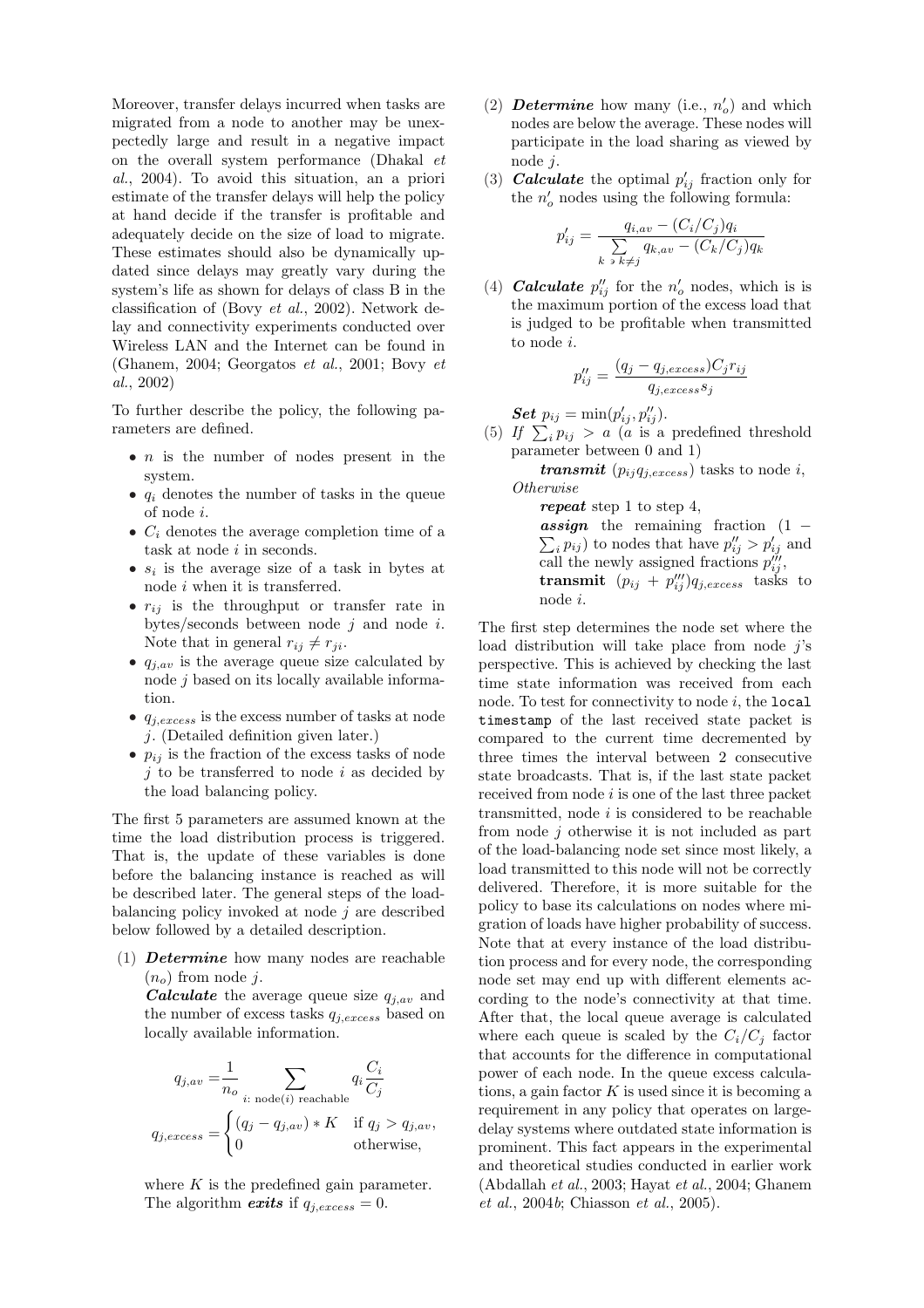The second and third steps employ the method introduced in (Chiasson et al., 2005; Abdallah et  $al., 2003;$  Ghanem  $et al., 2004a)$  and used earlier in the literature in the Sender/Receiver Initiated Diffusion (SID and RID) policies (Saletore, 1990; Willebeek-LeMair and Reeves, 1993) to calculate the fractions  $p'_{ij}$ . This method is attractive since it only considers nodes that have queue sizes less than the average, and therefore results in as few connections as possible when the excess load is moved out of node  $j$  which makes the policy at hand more scalable. Moreover, this method leads to optimal results when the policy is triggered once on each node and where no delay is present in the system. Note that the formula is adjusted by the  $C_i/C_j$  factor.

The fourth step judges if the proportion  $p'_{ij}$  determined is worth transmitting to node  $i$  when transmission delays are present. This is accomplished by setting an upper bound on the maximum proportion of the excess load that is profitable when the exchange takes place. The task migration is said to be profitable if the time needed to transmit the load to the other end is less than the time needed to start executing the load on the current node (node  $i$  in this case). This statement is interpreted as follows,

$$
\underbrace{p_{ij}''q_{j,excess}(s_j/r_{ij})}_{\text{transmission delay}} < \underbrace{(q_j-q_{j,excess})C_j}_{\text{start of load execution}}
$$

Solving for  $p''_{ij}$ , we get the upper bound for  $p_{ij}$ as indicated in step 4. In the event that  $r_{ij}$  is not available,  $r_{ii}$  is used instead to provide an approximation of the bandwidth between node  $j$  and  $i$ . If neither parameter is available, step 4 is omitted for the node pair  $(i, j)$ . The rate  $r_{ij}$  is detected and updated each time a load is transmitted from node  $i$  to node  $j$  as will be explained in the subsequent section where  $r_{ii}$  is received in the state information packet transmitted by node  $i$  to node  $j$ .

The fifth step is included for completion and can be omitted at any time. The rationale behind it is that after executing the algorithm, node  $i$ may find itself only transmitting a small portion (i.e., less than a variable a) of its excess load due to the delay restrictions. Therefore, it is suitable to reassign the remaining untransferred proportion to the nearest nodes (i.e., nodes reached through links of higher rate) in the hope that they may possibly have better connectivity to the system. This idea is inspired by the Small-World network model and the hubs/connectors concept where special nodes denoted as hubs have better connectivity to other nodes (Watts and Strogatz, 1998; Barabasi, 2003).

## 3. ADAPTIVE PARAMETERS COMPUTATION

In this section, the computation procedure for the dynamic parameters  $C$  and  $r_{ij}$  is explained. Note that the  $s_i$  parameter can be easily determined by averaging the tasks' sizes upon their creation.

Every time a task is completed by the application layer at node  $i$ , the  $C_i$  parameter is updated as follows,

if 
$$
C_i = 0
$$
 then  $C_i = T_{task}$   
else  $C_i = \alpha T_{task} + (1 - \alpha)C_i$ 

where  $T_{task}$  is the execution time of the last task and  $\alpha$  is a gain parameter that affects the  $C_i$  term in its ability to reflect the current computational power of the system. Therefore, the values of  $\alpha$ are critical to the stability and efficiency of the load-balancing policy. That is, assigning values in the high range of  $(0,1]$  to  $\alpha$  may result in fluctuations in the  $C_i$  parameter which will have in turn an adverse impact on the decision of the load distribution, leading to bouncing of tasks back and forth between nodes. On the other hand, setting  $\alpha$  to low values may not keep the loadbalancing policy informed about the latest state of the node. Consequently, the value of  $\alpha$  should be selected depending on the application used and the interference degree of external users. The update procedure could be easily modified to suit other methods.

The other parameter that is dynamically updated is the transfer rate  $r_{ij}$  incurred between node j and node i. On each data (or tasks) transmission, the transfer delay  $T_{delay}$  is recorded and is calculated by taking the difference between the instance the connection is initiated by node  $j$  and the instance node  $i$  acknowledgment of tasks reception is received by node  $j$ . Consequently the average transmission rate (rate =  $T_{delay}/\text{totalsize}$ ) is calculated, where 'totalsize' is the total size of the tasks migrated to node i. After each successful exchange of loads, the  $r_{ii}$ parameter is updated as follows:

if 
$$
r_{ij} = 0
$$
 then  $r_{ij} =$ rate  
else  $r_{ij} = \beta *$  rate +  $(1 - \beta)r_{ij}$ 

This scheme is a simplified version of the method used to update the Round Trip Time (RTT) of the packet exchanged during a TCP connection where the delay variance is additionally taken into consideration (Institute, 1981). In the next section,  $\beta$ was set to 1/8 as suggested by (Jacobson, 1988) for the RTT update method.

Finally, both parameter  $C_i$  and  $r_{ij}$  are included in node  $j$  state information when transmitted to node i for all  $i = 1, ..., n$ ,  $i \neq j$ .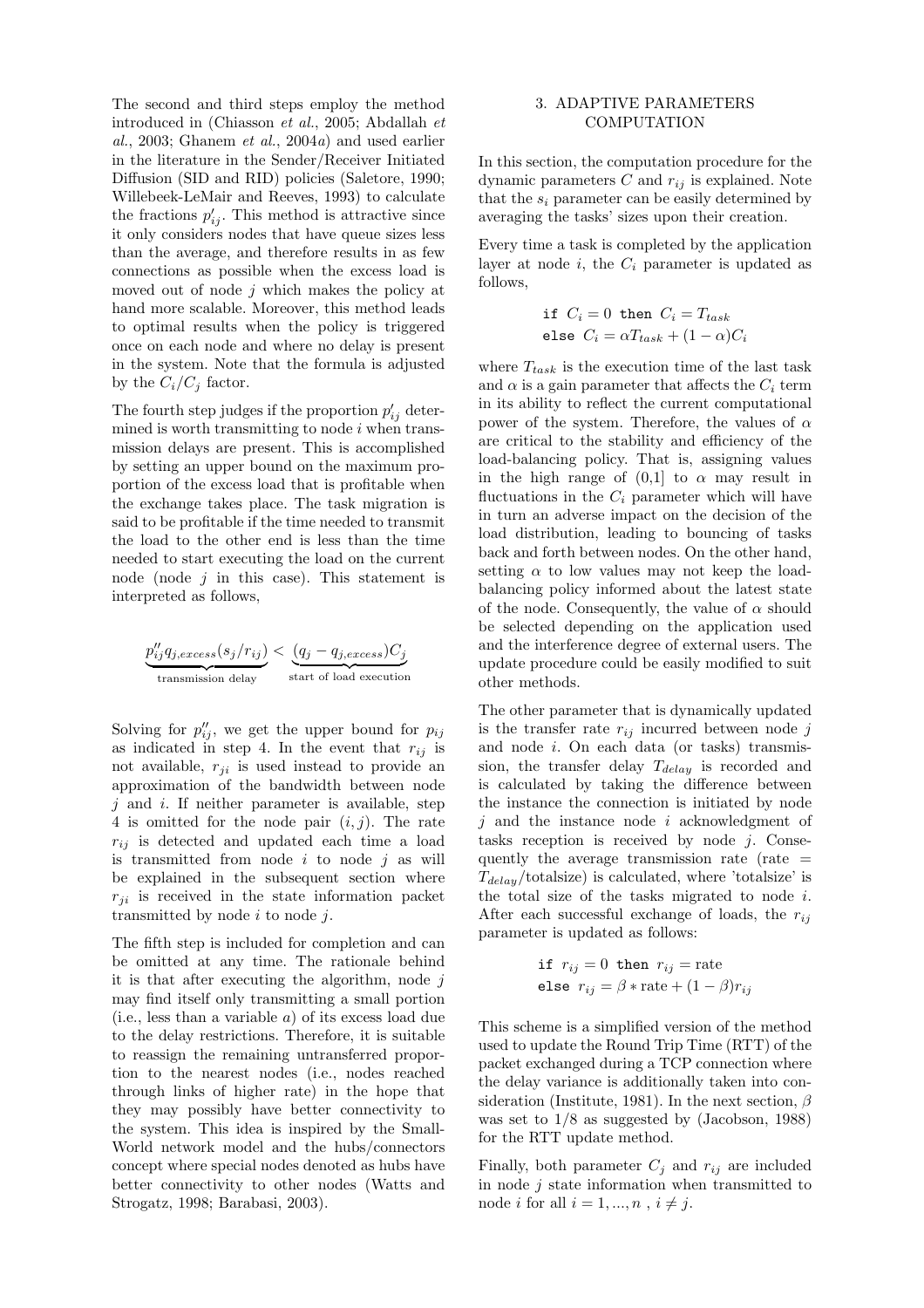#### 4. EXPERIMENTAL EVALUATION

To test the performance of the newly proposed load-balancing policy denoted as lb2, a comparative experiment was performed between this policy and the strategy adopted by the stochastic model introduced in (Hayat et al., 2004; Dhakal *et al.*, 2004) and referred to as  $Ib1$  (1). The experiments were conducted over Planet-Lab(http://www.planet-lab.org) and the initial settings and parameters are shown in Table 1. Details about the implementation of the system used to experimentally test the policies are found in (Ghanem, 2004). The average network transfer rates for each path as detected by the system are shown in Table 2.

|                                                 | node 1                                      | node 2                 | node 3             |
|-------------------------------------------------|---------------------------------------------|------------------------|--------------------|
| Location                                        | <b>UNM</b><br>(University of<br>New Mexico) | Frankfurt -<br>Germany | Sinica -<br>Taiwan |
| <b>Initial Distribution</b>                     | 600 tasks                                   | 250 tasks 100 tasks    |                    |
| <b>Average Task Processing</b><br>Time $C$ (ms) |                                             |                        |                    |
|                                                 | 160                                         | 400                    | 500                |
| Average size of a task (Kbytes)                 | 3.12                                        |                        |                    |
| Interval between 2 load balancing instances (s) | 1.5                                         |                        |                    |
| Interval between 2 state transmissions (s)      |                                             |                        |                    |

Table 1. Parameters and settings of the experiment.

| 34.5 KB/s 73.3 KB/s<br>node 1<br>18.7 KB/s<br>node 2<br>45.4 KB/s<br>48.9 KB/s 20.2 KB/s | From - To node 1 | node 2 | Inode 2 |
|------------------------------------------------------------------------------------------|------------------|--------|---------|
|                                                                                          |                  |        |         |
|                                                                                          |                  |        |         |
|                                                                                          | node 3           |        |         |

tween the different nodes.

First,  $\Box$  was evaluated for the gain values K between 0.3 and 1 with 0.1 incremental steps. The  $\alpha$  parameter introduced in the previous section was set to 0.05 by running several experiments and observing the behavior of the C parameter. Note that, the first time the load-balancing process was triggered was after 20s from the start of the system and then the strategy was executed regularly at 10s intervals. This was done to ensure that the C parameter had enough time to adapt and reflect the current computational power of each node before the occurrence of any tasks migration between the nodes.

Second, lb1 was evaluated under the same conditions as lb2. Since there is a discrepancy between the computational power of the nodes (as shown in Table 1), the lb1 strategy was adjusted to account for these differences by scaling the queue sizes in the  $p_{ij}$  computation as follow,

$$
p_{ij} = \begin{cases} \frac{1}{n-2} \left( 1 - \frac{(C_{i,avg}/C_{j,avg})Queue(i)}{\sum_{k=1, k \neq j}^{n} (C_{k,avg}/C_{j,avg})Queue(k)} \right) \\ \text{if all } Q(i) \text{ are known.} \\ 1/(n-1) \end{cases}
$$

Note that the ratios  $C_{i,avg}/C_{j,avg}$  are fixed over time:  $C_{i,avg}$  is the average computation power of node i. These values were obtained from the lb2 experiments by averaging over all the tasks processing time at each node.

Both policies were evaluated by conducting 5 runs for each value of  $K$  between 0.3 and 1 with 0.1 incremental step. Figure 1 shows the overall average completion time versus  $K$  and Figure 2 shows the total number of exchanged tasks between all the nodes.



Fig. 1. completion time averaged over 5 runs versus different gain values K. The graph shows the results for both policies.



Fig. 2. Total number of tasks exchanged averaged over 5 runs versus different gain values K. The graph shows the results for both policies.

We can clearly see that lb2 outperformed lb1 especially for  $K = 0.8$  that corresponds to lb2 earliest completion time whereas lb1 performed best at  $K = 0.5$ . The reason may be that lb2 used greater predictive computations before distributing the loads, which makes it "more or less" independent of the gain value  $K$  (in the range  $[0.6 0.9]$ ). On the other hand, lb1 only uses static statistical information about the nodes' computational capability. As for the network traffic generated during the lifetime of the system, lb2 had fewer tasks exchanged for most of the gain K values. It is expected that the difference in total tasks migrated between the 2 policies will grow as the number of nodes increases.

#### 5. CONCLUSION AND FUTURE WORK

In this paper, a dynamic load-balancing policy that takes into account the connectivity between the nodes, the variability in computational power and the network transfer delays was introduced.